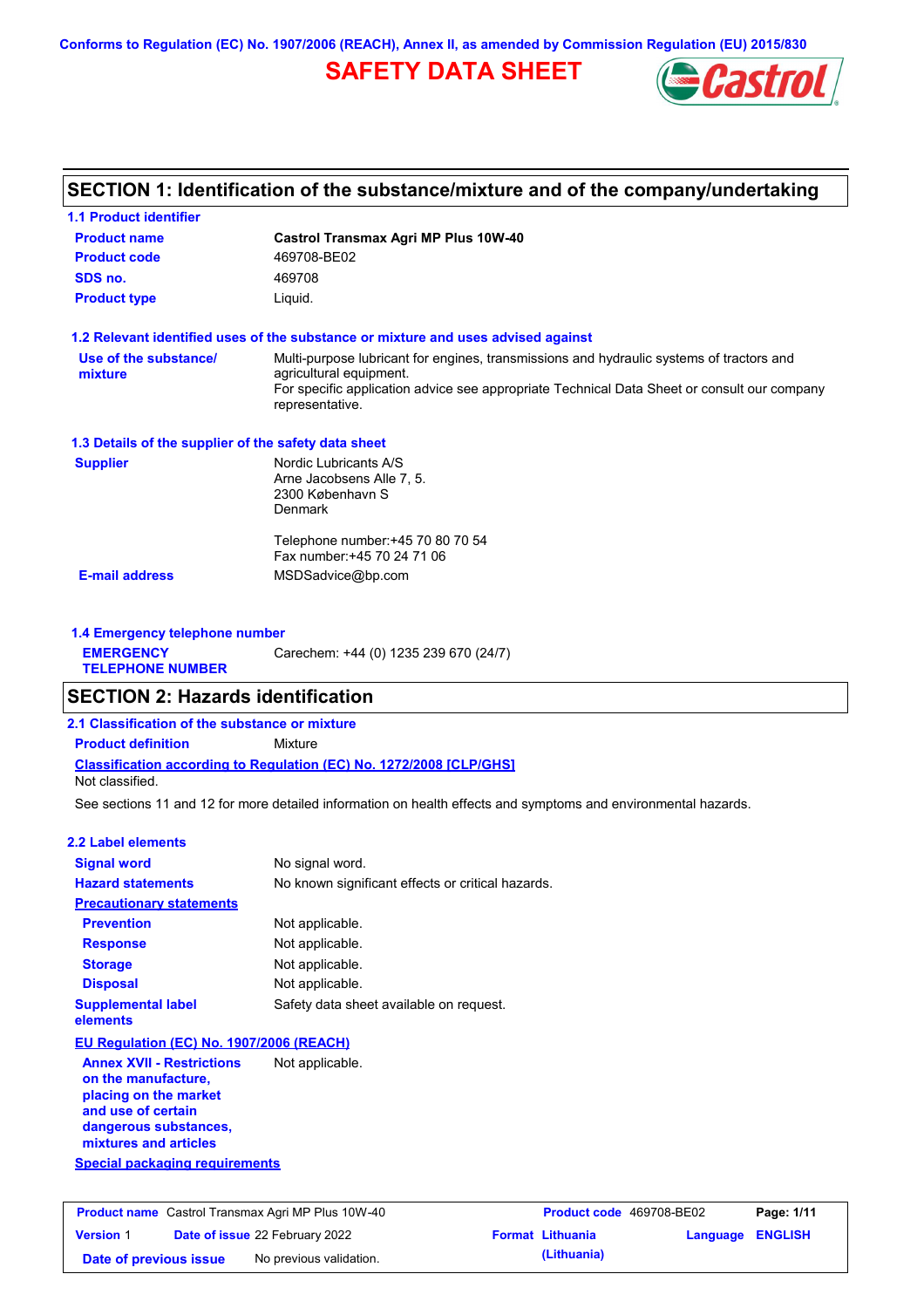### **Conforms to Regulation (EC) No. 1907/2006 (REACH), Annex II, as amended by Commission Regulation (EU) 2015/830**

# **SECTION 2: Hazards identification**

| <b>Containers to be fitted</b><br>with child-resistant<br>fastenings                                                     | Not applicable.                                                                                                                                                                                                                                                                                                                                                   |
|--------------------------------------------------------------------------------------------------------------------------|-------------------------------------------------------------------------------------------------------------------------------------------------------------------------------------------------------------------------------------------------------------------------------------------------------------------------------------------------------------------|
| <b>Tactile warning of danger</b>                                                                                         | Not applicable.                                                                                                                                                                                                                                                                                                                                                   |
| 2.3 Other hazards                                                                                                        |                                                                                                                                                                                                                                                                                                                                                                   |
| <b>Results of PBT and vPvB</b><br>assessment                                                                             | Product does not meet the criteria for PBT or vPvB according to Regulation (EC) No. 1907/2006,<br>Annex XIII.                                                                                                                                                                                                                                                     |
| <b>Product meets the criteria</b><br>for PBT or vPvB according<br>to Regulation (EC) No.<br><b>1907/2006, Annex XIII</b> | This mixture does not contain any substances that are assessed to be a PBT or a vPvB.                                                                                                                                                                                                                                                                             |
| Other hazards which do<br>not result in classification                                                                   | Defatting to the skin.<br>USED ENGINE OILS<br>Used engine oil may contain hazardous components which have the potential to cause skin<br>cancer.<br>See Toxicological Information, section 11 of this Safety Data Sheet.<br>Note: High Pressure Applications<br>Injections through the skin resulting from contact with the product at high pressure constitute a |
|                                                                                                                          | major medical emergency.<br>See 'Notes to physician' under First-Aid Measures, Section 4 of this Safety Data Sheet.<br>Experimental data on one or more of the components has been used to determine all or part of<br>the hazard classification of this product.                                                                                                 |

### **SECTION 3: Composition/information on ingredients**

**3.2 Mixtures Product definition**

Mixture

Highly refined base oil (IP 346 DMSO extract < 3%). Proprietary performance additives.

| <b>Product/ingredient</b><br>name                                                                   | <b>Identifiers</b>                                                                               | $\frac{9}{6}$ | <b>Regulation (EC) No.</b><br>1272/2008 [CLP]                      | <b>Type</b> |
|-----------------------------------------------------------------------------------------------------|--------------------------------------------------------------------------------------------------|---------------|--------------------------------------------------------------------|-------------|
| Distillates (petroleum), hydrotreated<br>heavy paraffinic                                           | REACH #: 01-2119484627-25<br>EC: 265-157-1<br>CAS: 64742-54-7<br>Index: 649-467-00-8             | ≥50 - ≤75     | Not classified.                                                    | $[2]$       |
| Distillates (petroleum), hydrotreated<br>heavy paraffinic                                           | REACH #: 01-2119484627-25 ≥10 - ≤25<br>EC: $265-157-1$<br>CAS: 64742-54-7<br>Index: 649-467-00-8 |               | Asp. Tox. 1, H304                                                  | [1] [2]     |
| Distillates (petroleum), solvent-<br>dewaxed heavy paraffinic                                       | REACH #: 01-2119471299-27 ≤5<br>EC: 265-169-7<br>CAS: 64742-65-0<br>Index: 649-474-00-6          |               | Not classified.                                                    | $[2]$       |
| Distillates (petroleum), solvent-<br>dewaxed heavy paraffinic                                       | REACH #: 01-2119471299-27 ≤3<br>EC: 265-169-7<br>CAS: 64742-65-0<br>Index: 649-474-00-6          |               | Asp. Tox. 1, H304                                                  | [1] [2]     |
| Phosphorodithioic acid, mixed O,O-bis<br>(2-ethylhexyl and iso-Bu and iso-Pr)<br>esters, zinc salts | REACH #: 01-2119521201-61<br>EC: 288-917-4<br>CAS: 85940-28-9                                    | -≤3           | Skin Irrit. 2, H315<br>Eye Dam. 1, H318<br>Aquatic Chronic 2, H411 | $[1]$       |

**See Section 16 for the full text of the H statements declared above.**

### **Type**

[1] Substance classified with a health or environmental hazard

[2] Substance with a workplace exposure limit

[3] Substance meets the criteria for PBT according to Regulation (EC) No. 1907/2006, Annex XIII

[4] Substance meets the criteria for vPvB according to Regulation (EC) No. 1907/2006, Annex XIII

[5] Substance of equivalent concern

[6] Additional disclosure due to company policy

Occupational exposure limits, if available, are listed in Section 8.

| <b>Product name</b> Castrol Transmax Agri MP Plus 10W-40 |  |                                       | <b>Product code</b> 469708-BE02 |                         | Page: 2/11              |  |
|----------------------------------------------------------|--|---------------------------------------|---------------------------------|-------------------------|-------------------------|--|
| <b>Version 1</b>                                         |  | <b>Date of issue 22 February 2022</b> |                                 | <b>Format Lithuania</b> | <b>Language ENGLISH</b> |  |
| Date of previous issue                                   |  | No previous validation.               |                                 | (Lithuania)             |                         |  |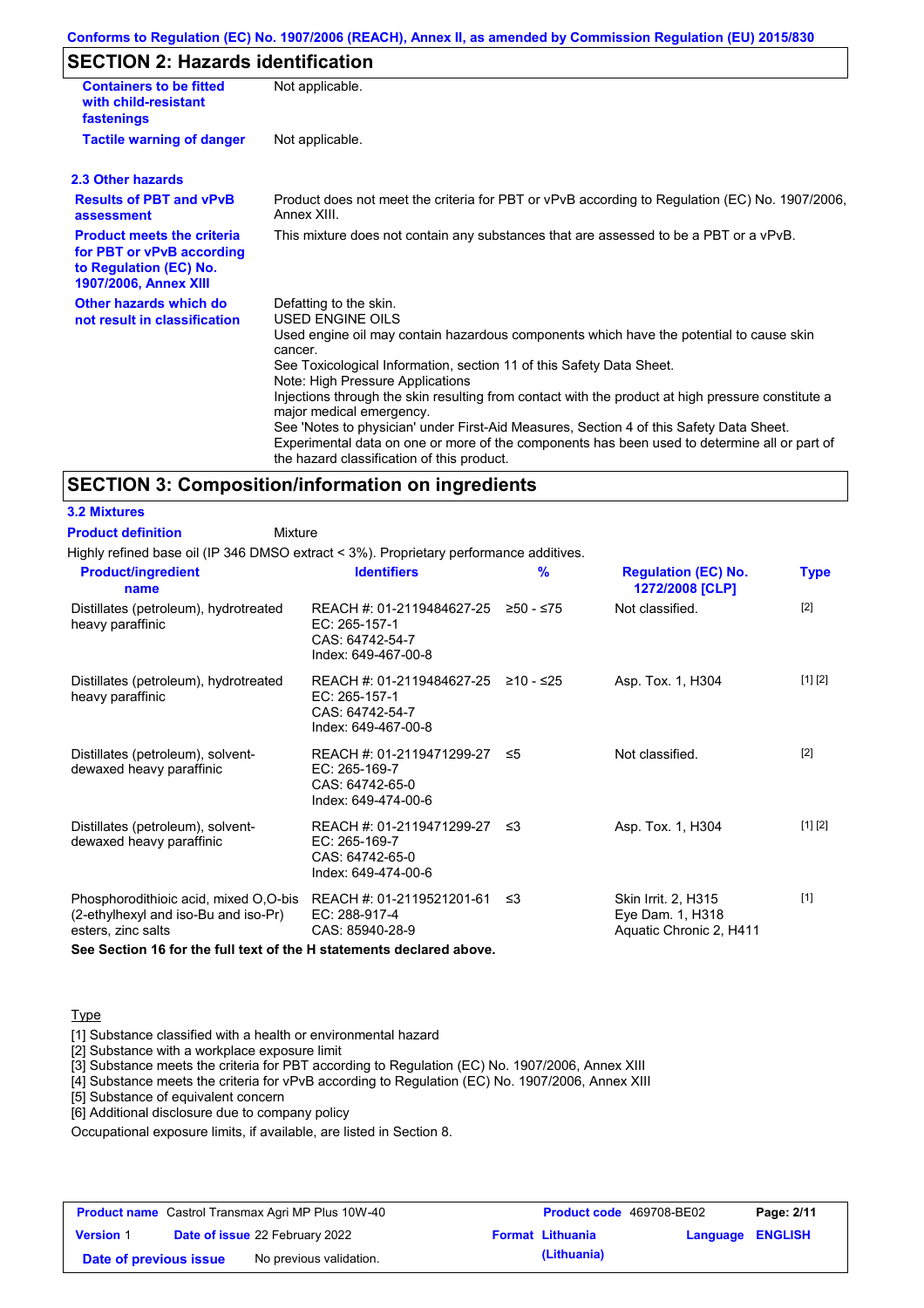## **SECTION 4: First aid measures**

| <b>4.1 Description of first aid measures</b> |                                                                                                                                                                                                                                         |
|----------------------------------------------|-----------------------------------------------------------------------------------------------------------------------------------------------------------------------------------------------------------------------------------------|
| <b>Eye contact</b>                           | In case of contact, immediately flush eyes with plenty of water for at least 15 minutes. Eyelids<br>should be held away from the eyeball to ensure thorough rinsing. Check for and remove any<br>contact lenses. Get medical attention. |
| <b>Skin contact</b>                          | Wash skin thoroughly with soap and water or use recognised skin cleanser. Remove<br>contaminated clothing and shoes. Wash clothing before reuse. Clean shoes thoroughly before<br>reuse. Get medical attention if irritation develops.  |
| <b>Inhalation</b>                            | If inhaled, remove to fresh air. Get medical attention if symptoms occur.                                                                                                                                                               |
| <b>Ingestion</b>                             | Do not induce vomiting unless directed to do so by medical personnel. Get medical attention if<br>symptoms occur.                                                                                                                       |
| <b>Protection of first-aiders</b>            | No action shall be taken involving any personal risk or without suitable training. It may be<br>dangerous to the person providing aid to give mouth-to-mouth resuscitation.                                                             |

#### **4.2 Most important symptoms and effects, both acute and delayed**

See Section 11 for more detailed information on health effects and symptoms.

| <b>Potential acute health effects</b> |                                                                                                                         |
|---------------------------------------|-------------------------------------------------------------------------------------------------------------------------|
| <b>Inhalation</b>                     | Vapour inhalation under ambient conditions is not normally a problem due to low vapour<br>pressure.                     |
| <b>Ingestion</b>                      | No known significant effects or critical hazards.                                                                       |
| <b>Skin contact</b>                   | Defatting to the skin. May cause skin dryness and irritation.                                                           |
| Eye contact                           | Not classified as an eye irritant. Based on data available for this or related materials.                               |
|                                       | Delayed and immediate effects as well as chronic effects from short and long-term exposure                              |
| <b>Inhalation</b>                     | Overexposure to the inhalation of airborne droplets or aerosols may cause irritation of the<br>respiratory tract.       |
| <b>Ingestion</b>                      | Ingestion of large quantities may cause nausea and diarrhoea.                                                           |
| <b>Skin contact</b>                   | Prolonged or repeated contact can defat the skin and lead to irritation and/or dermatitis.                              |
| Eye contact                           | Potential risk of transient stinging or redness if accidental eye contact occurs.                                       |
|                                       | 4.3 Indication of any immediate medical attention and special treatment needed                                          |
| <b>Notes to physician</b>             | Treatment should in general be symptomatic and directed to relieving any effects.<br>Nata: Utale Dasserias Arabications |

Note: High Pressure Applications Injections through the skin resulting from contact with the product at high pressure constitute a major medical emergency. Injuries may not appear serious at first but within a few hours tissue becomes swollen, discoloured and extremely painful with extensive subcutaneous necrosis. Surgical exploration should be undertaken without delay. Thorough and extensive debridement of the wound and underlying tissue is necessary to minimise tissue loss and prevent or limit permanent damage. Note that high pressure may force the product considerable distances along tissue planes.

## **SECTION 5: Firefighting measures**

| 5.1 Extinguishing media                                   |                                                                                                                                                                                                                                                                                                                                                                   |
|-----------------------------------------------------------|-------------------------------------------------------------------------------------------------------------------------------------------------------------------------------------------------------------------------------------------------------------------------------------------------------------------------------------------------------------------|
| <b>Suitable extinguishing</b><br>media                    | In case of fire, use foam, dry chemical or carbon dioxide extinguisher or spray.                                                                                                                                                                                                                                                                                  |
| <b>Unsuitable extinguishing</b><br>media                  | Do not use water jet. The use of a water jet may cause the fire to spread by splashing the<br>burning product.                                                                                                                                                                                                                                                    |
| 5.2 Special hazards arising from the substance or mixture |                                                                                                                                                                                                                                                                                                                                                                   |
| <b>Hazards from the</b><br>substance or mixture           | In a fire or if heated, a pressure increase will occur and the container may burst.                                                                                                                                                                                                                                                                               |
| <b>Hazardous combustion</b><br>products                   | Combustion products may include the following:<br>carbon oxides (CO, CO <sub>2</sub> ) (carbon monoxide, carbon dioxide)                                                                                                                                                                                                                                          |
| 5.3 Advice for firefighters                               |                                                                                                                                                                                                                                                                                                                                                                   |
| <b>Special precautions for</b><br>fire-fighters           | No action shall be taken involving any personal risk or without suitable training. Promptly<br>isolate the scene by removing all persons from the vicinity of the incident if there is a fire.                                                                                                                                                                    |
| <b>Special protective</b><br>equipment for fire-fighters  | Fire-fighters should wear appropriate protective equipment and self-contained breathing<br>apparatus (SCBA) with a full face-piece operated in positive pressure mode. Clothing for fire-<br>fighters (including helmets, protective boots and gloves) conforming to European standard EN<br>469 will provide a basic level of protection for chemical incidents. |

| <b>Product name</b> Castrol Transmax Agri MP Plus 10W-40 |  |                                       | Product code 469708-BE02 |                         | Page: 3/11              |  |
|----------------------------------------------------------|--|---------------------------------------|--------------------------|-------------------------|-------------------------|--|
| <b>Version 1</b>                                         |  | <b>Date of issue 22 February 2022</b> |                          | <b>Format Lithuania</b> | <b>Language ENGLISH</b> |  |
| Date of previous issue                                   |  | No previous validation.               |                          | (Lithuania)             |                         |  |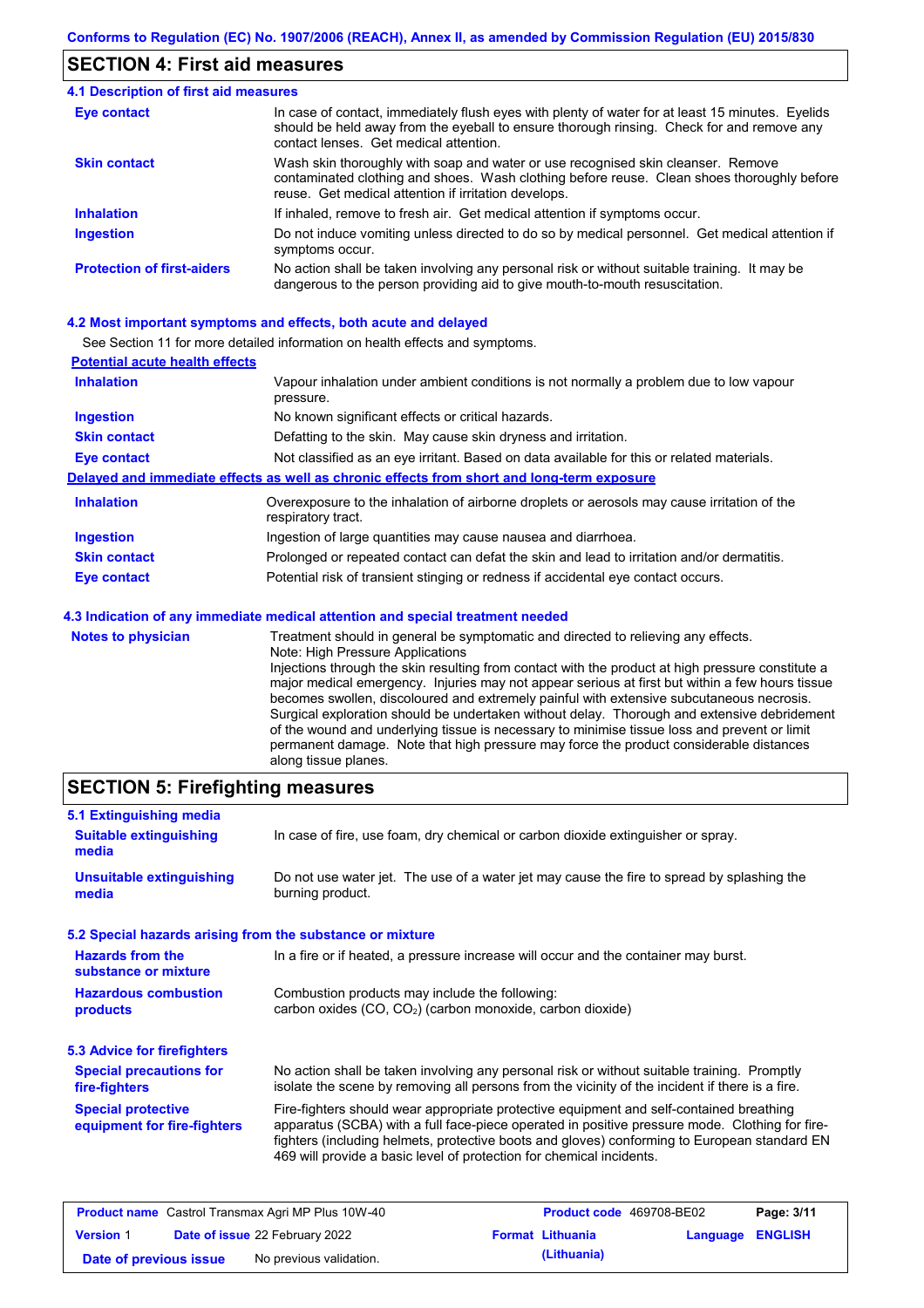# **SECTION 6: Accidental release measures**

| No action shall be taken involving any personal risk or without suitable training. Evacuate<br>surrounding areas. Keep unnecessary and unprotected personnel from entering. Do not touch<br>or walk through spilt material. Floors may be slippery; use care to avoid falling. Put on<br>appropriate personal protective equipment.<br>Entry into a confined space or poorly ventilated area contaminated with vapour, mist or fume is<br>extremely hazardous without the correct respiratory protective equipment and a safe system of<br>work. Wear self-contained breathing apparatus. Wear a suitable chemical protective suit.<br>Chemical resistant boots. See also the information in "For non-emergency personnel".<br>Avoid dispersal of spilt material and runoff and contact with soil, waterways, drains and sewers.<br>Inform the relevant authorities if the product has caused environmental pollution (sewers,<br>waterways, soil or air). |
|------------------------------------------------------------------------------------------------------------------------------------------------------------------------------------------------------------------------------------------------------------------------------------------------------------------------------------------------------------------------------------------------------------------------------------------------------------------------------------------------------------------------------------------------------------------------------------------------------------------------------------------------------------------------------------------------------------------------------------------------------------------------------------------------------------------------------------------------------------------------------------------------------------------------------------------------------------|
|                                                                                                                                                                                                                                                                                                                                                                                                                                                                                                                                                                                                                                                                                                                                                                                                                                                                                                                                                            |
|                                                                                                                                                                                                                                                                                                                                                                                                                                                                                                                                                                                                                                                                                                                                                                                                                                                                                                                                                            |
|                                                                                                                                                                                                                                                                                                                                                                                                                                                                                                                                                                                                                                                                                                                                                                                                                                                                                                                                                            |
| 6.3 Methods and material for containment and cleaning up                                                                                                                                                                                                                                                                                                                                                                                                                                                                                                                                                                                                                                                                                                                                                                                                                                                                                                   |
| Stop leak if without risk. Move containers from spill area. Absorb with an inert material and<br>place in an appropriate waste disposal container. Dispose of via a licensed waste disposal                                                                                                                                                                                                                                                                                                                                                                                                                                                                                                                                                                                                                                                                                                                                                                |
| Stop leak if without risk. Move containers from spill area. Prevent entry into sewers, water<br>courses, basements or confined areas. Contain and collect spillage with non-combustible,<br>absorbent material e.g. sand, earth, vermiculite or diatomaceous earth and place in container<br>for disposal according to local regulations. Dispose of via a licensed waste disposal contractor.                                                                                                                                                                                                                                                                                                                                                                                                                                                                                                                                                             |
| See Section 1 for emergency contact information.<br>See Section 5 for firefighting measures.<br>See Section 8 for information on appropriate personal protective equipment.<br>See Section 12 for environmental precautions.                                                                                                                                                                                                                                                                                                                                                                                                                                                                                                                                                                                                                                                                                                                               |
|                                                                                                                                                                                                                                                                                                                                                                                                                                                                                                                                                                                                                                                                                                                                                                                                                                                                                                                                                            |

### **7.1 Precautions for safe handling**

| <b>Protective measures</b>                                                    | Put on appropriate personal protective equipment.                                                                                                                                                                                                                                                                                                                                                                                                                                        |
|-------------------------------------------------------------------------------|------------------------------------------------------------------------------------------------------------------------------------------------------------------------------------------------------------------------------------------------------------------------------------------------------------------------------------------------------------------------------------------------------------------------------------------------------------------------------------------|
| <b>Advice on general</b><br>occupational hygiene                              | Eating, drinking and smoking should be prohibited in areas where this material is handled,<br>stored and processed. Wash thoroughly after handling. Remove contaminated clothing and<br>protective equipment before entering eating areas. See also Section 8 for additional<br>information on hygiene measures.                                                                                                                                                                         |
| <b>7.2 Conditions for safe</b><br>storage, including any<br>incompatibilities | Store in accordance with local requiations. Store in a dry, cool and well-ventilated area, away<br>from incompatible materials (see Section 10). Keep away from heat and direct sunlight. Keep<br>container tightly closed and sealed until ready for use. Containers that have been opened must<br>be carefully resealed and kept upright to prevent leakage. Store and use only in equipment/<br>containers designed for use with this product. Do not store in unlabelled containers. |
| <b>Not suitable</b>                                                           | Prolonged exposure to elevated temperature.                                                                                                                                                                                                                                                                                                                                                                                                                                              |
| 7.3 Specific end use(s)                                                       |                                                                                                                                                                                                                                                                                                                                                                                                                                                                                          |
| <b>Recommendations</b>                                                        | See section 1.2 and Exposure scenarios in annex, if applicable.                                                                                                                                                                                                                                                                                                                                                                                                                          |

# **SECTION 8: Exposure controls/personal protection**

| <b>8.1 Control parameters</b>       |  |
|-------------------------------------|--|
| <b>Occupational exposure limits</b> |  |

| <b>Product/ingredient name</b>                                                                          | <b>Exposure limit values</b>                                                                                                                                                                       |
|---------------------------------------------------------------------------------------------------------|----------------------------------------------------------------------------------------------------------------------------------------------------------------------------------------------------|
| Distillates (petroleum), hydrotreated heavy paraffinic                                                  | Lithuanian Hygiene Standard HN 23 (Lithuania).<br>TWA: 1 mg/m <sup>3</sup> 8 hours. Issued/Revised: 12/2001 Form: Mist<br>STEL: 3 mg/m <sup>3</sup> 15 minutes. Issued/Revised: 12/2001 Form: Mist |
| Distillates (petroleum), hydrotreated heavy paraffinic                                                  | Lithuanian Hygiene Standard HN 23 (Lithuania).<br>TWA: 1 mg/m <sup>3</sup> 8 hours. Issued/Revised: 12/2001 Form: Mist<br>STEL: 3 mg/m <sup>3</sup> 15 minutes. Issued/Revised: 12/2001 Form: Mist |
| Distillates (petroleum), solvent-dewaxed heavy<br>paraffinic                                            | Lithuanian Hygiene Standard HN 23 (Lithuania).<br>TWA: 1 mg/m <sup>3</sup> 8 hours. Issued/Revised: 12/2001 Form: Mist<br>STEL: 3 mg/m <sup>3</sup> 15 minutes. Issued/Revised: 12/2001 Form: Mist |
| Distillates (petroleum), solvent-dewaxed heavy                                                          | Lithuanian Hygiene Standard HN 23 (Lithuania).                                                                                                                                                     |
| <b>Product name</b> Castrol Transmax Agri MP Plus 10W-40                                                | Product code 469708-BE02<br>Page: 4/11                                                                                                                                                             |
| <b>Version 1</b><br>Date of issue 22 February 2022<br>No previous validation.<br>Date of previous issue | <b>ENGLISH</b><br><b>Format Lithuania</b><br>Language<br>(Lithuania)                                                                                                                               |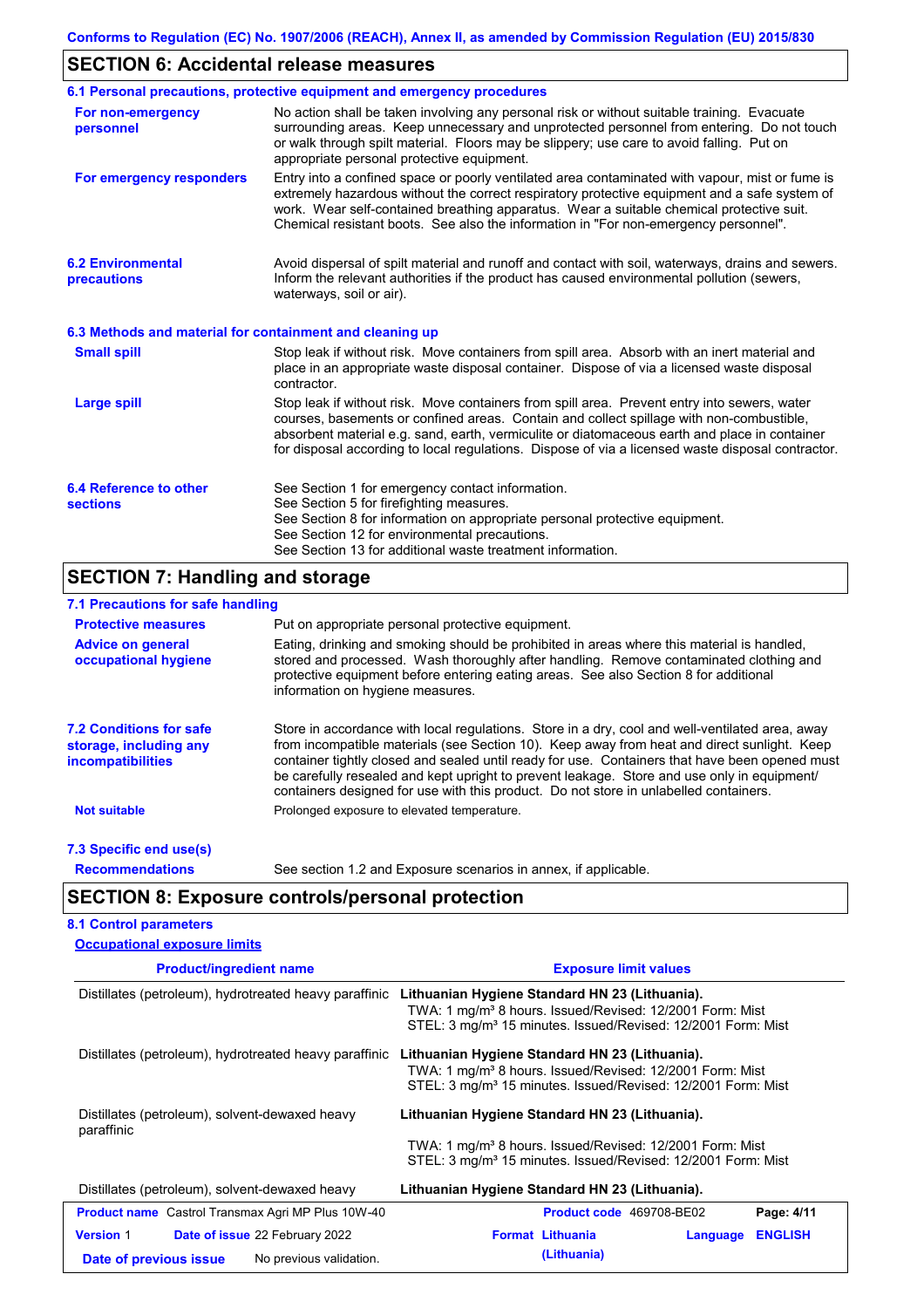## **SECTION 8: Exposure controls/personal protection**

| paraffinic |  |
|------------|--|
|------------|--|

 TWA: 1 mg/m³ 8 hours. Issued/Revised: 12/2001 Form: Mist STEL: 3 mg/m<sup>3</sup> 15 minutes. Issued/Revised: 12/2001 Form: Mist

Whilst specific OELs for certain components may be shown in this section, other components may be present in any mist, vapour or dust produced. Therefore, the specific OELs may not be applicable to the product as a whole and are provided for guidance only.

#### **Recommended monitoring procedures**

If this product contains ingredients with exposure limits, personal, workplace atmosphere or biological monitoring may be required to determine the effectiveness of the ventilation or other control measures and/or the necessity to use respiratory protective equipment. Reference should be made to monitoring standards, such as the following: European Standard EN 689 (Workplace atmospheres - Guidance for the assessment of exposure by inhalation to chemical agents for comparison with limit values and measurement strategy) European Standard EN 14042 (Workplace atmospheres - Guide for the application and use of procedures for the assessment of exposure to chemical and biological agents) European Standard EN 482 (Workplace atmospheres - General requirements for the performance of procedures for the measurement of chemical agents) Reference to national guidance documents for methods for the determination of hazardous substances will also be required.

#### **Derived No Effect Level**

No DNELs/DMELs available.

#### **Predicted No Effect Concentration**

No PNECs available

| <b>8.2 Exposure controls</b>                             |                                                                                                                                                                                                                                                                                                                                                                                                                                                                                                                                                                                                                                                                                                                                                                                                                                                                                                                                                                                                         |                          |                  |            |
|----------------------------------------------------------|---------------------------------------------------------------------------------------------------------------------------------------------------------------------------------------------------------------------------------------------------------------------------------------------------------------------------------------------------------------------------------------------------------------------------------------------------------------------------------------------------------------------------------------------------------------------------------------------------------------------------------------------------------------------------------------------------------------------------------------------------------------------------------------------------------------------------------------------------------------------------------------------------------------------------------------------------------------------------------------------------------|--------------------------|------------------|------------|
| <b>Appropriate engineering</b><br>controls               | Provide exhaust ventilation or other engineering controls to keep the relevant airborne<br>concentrations below their respective occupational exposure limits.<br>All activities involving chemicals should be assessed for their risks to health, to ensure<br>exposures are adequately controlled. Personal protective equipment should only be considered<br>after other forms of control measures (e.g. engineering controls) have been suitably evaluated.<br>Personal protective equipment should conform to appropriate standards, be suitable for use, be<br>kept in good condition and properly maintained.<br>Your supplier of personal protective equipment should be consulted for advice on selection and<br>appropriate standards. For further information contact your national organisation for standards.<br>The final choice of protective equipment will depend upon a risk assessment. It is important to<br>ensure that all items of personal protective equipment are compatible. |                          |                  |            |
| <b>Individual protection measures</b>                    |                                                                                                                                                                                                                                                                                                                                                                                                                                                                                                                                                                                                                                                                                                                                                                                                                                                                                                                                                                                                         |                          |                  |            |
| <b>Hygiene measures</b>                                  | Wash hands, forearms and face thoroughly after handling chemical products, before eating,<br>smoking and using the lavatory and at the end of the working period. Ensure that eyewash<br>stations and safety showers are close to the workstation location.                                                                                                                                                                                                                                                                                                                                                                                                                                                                                                                                                                                                                                                                                                                                             |                          |                  |            |
| <b>Respiratory protection</b>                            | In case of insufficient ventilation, wear suitable respiratory equipment.<br>The correct choice of respiratory protection depends upon the chemicals being handled, the<br>conditions of work and use, and the condition of the respiratory equipment. Safety procedures<br>should be developed for each intended application. Respiratory protection equipment should<br>therefore be chosen in consultation with the supplier/manufacturer and with a full assessment<br>of the working conditions.                                                                                                                                                                                                                                                                                                                                                                                                                                                                                                   |                          |                  |            |
| <b>Eye/face protection</b>                               | Safety glasses with side shields.                                                                                                                                                                                                                                                                                                                                                                                                                                                                                                                                                                                                                                                                                                                                                                                                                                                                                                                                                                       |                          |                  |            |
| <b>Skin protection</b>                                   |                                                                                                                                                                                                                                                                                                                                                                                                                                                                                                                                                                                                                                                                                                                                                                                                                                                                                                                                                                                                         |                          |                  |            |
| <b>Hand protection</b>                                   | <b>General Information:</b>                                                                                                                                                                                                                                                                                                                                                                                                                                                                                                                                                                                                                                                                                                                                                                                                                                                                                                                                                                             |                          |                  |            |
|                                                          | Because specific work environments and material handling practices vary, safety procedures<br>should be developed for each intended application. The correct choice of protective gloves<br>depends upon the chemicals being handled, and the conditions of work and use. Most gloves<br>provide protection for only a limited time before they must be discarded and replaced (even the<br>best chemically resistant gloves will break down after repeated chemical exposures).                                                                                                                                                                                                                                                                                                                                                                                                                                                                                                                        |                          |                  |            |
|                                                          | Gloves should be chosen in consultation with the supplier / manufacturer and taking account of<br>a full assessment of the working conditions.                                                                                                                                                                                                                                                                                                                                                                                                                                                                                                                                                                                                                                                                                                                                                                                                                                                          |                          |                  |            |
|                                                          | Recommended: Nitrile gloves.<br><b>Breakthrough time:</b>                                                                                                                                                                                                                                                                                                                                                                                                                                                                                                                                                                                                                                                                                                                                                                                                                                                                                                                                               |                          |                  |            |
|                                                          | Breakthrough time data are generated by glove manufacturers under laboratory test conditions<br>and represent how long a glove can be expected to provide effective permeation resistance. It<br>is important when following breakthrough time recommendations that actual workplace<br>conditions are taken into account. Always consult with your glove supplier for up-to-date<br>technical information on breakthrough times for the recommended glove type.<br>Our recommendations on the selection of gloves are as follows:                                                                                                                                                                                                                                                                                                                                                                                                                                                                      |                          |                  |            |
| <b>Product name</b> Castrol Transmax Agri MP Plus 10W-40 |                                                                                                                                                                                                                                                                                                                                                                                                                                                                                                                                                                                                                                                                                                                                                                                                                                                                                                                                                                                                         | Product code 469708-BE02 |                  | Page: 5/11 |
| <b>Version 1</b>                                         | Date of issue 22 February 2022                                                                                                                                                                                                                                                                                                                                                                                                                                                                                                                                                                                                                                                                                                                                                                                                                                                                                                                                                                          | <b>Format Lithuania</b>  | Language ENGLISH |            |

**Date of previous issue** No previous validation. **(Lithuania)**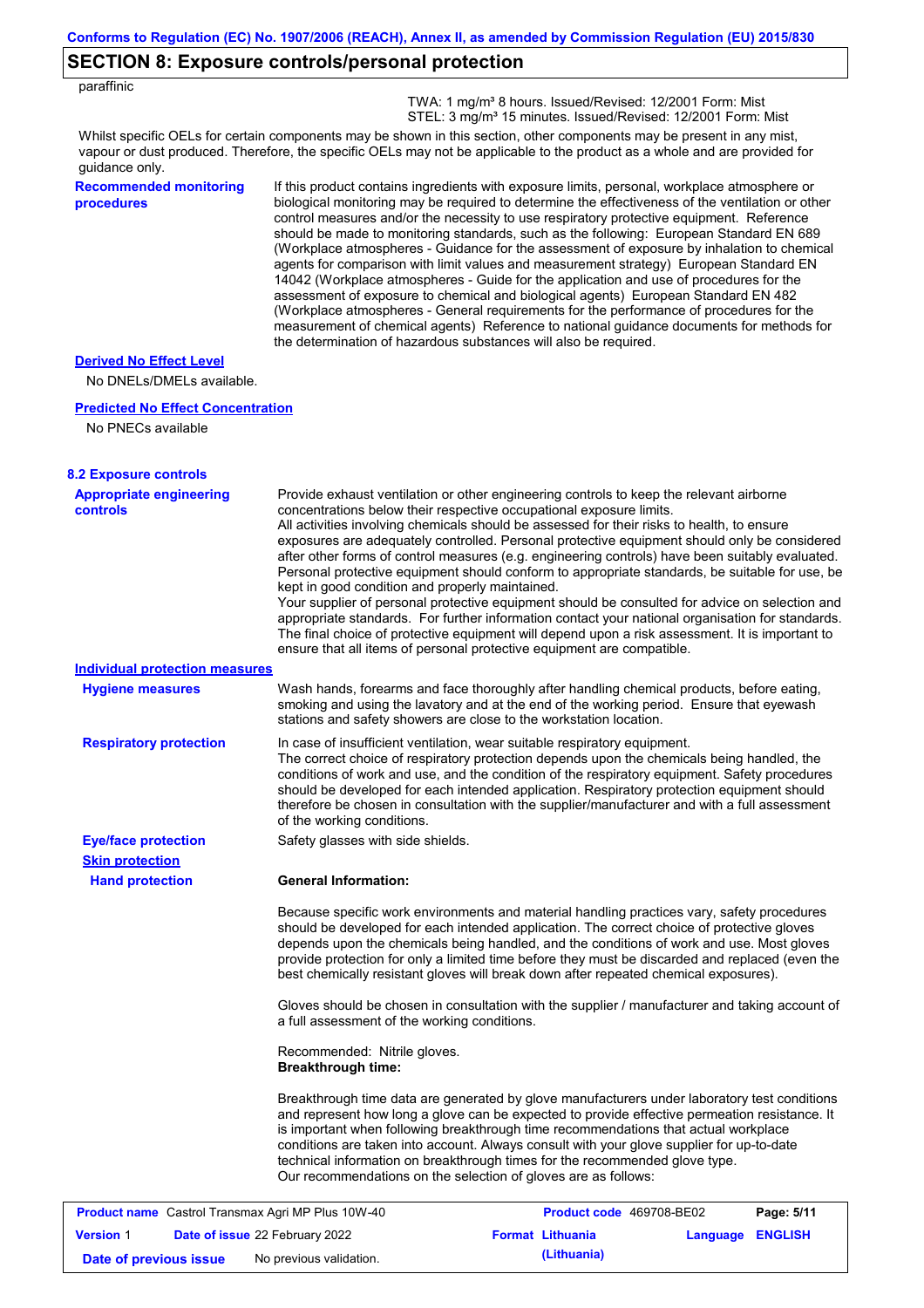# **SECTION 8: Exposure controls/personal protection**

Continuous contact:

|                                           | Gloves with a minimum breakthrough time of 240 minutes, or >480 minutes if suitable gloves<br>can be obtained.<br>If suitable gloves are not available to offer that level of protection, gloves with shorter<br>breakthrough times may be acceptable as long as appropriate glove maintenance and<br>replacement regimes are determined and adhered to.                                                                                                                                                                                                                                                                                                         |
|-------------------------------------------|------------------------------------------------------------------------------------------------------------------------------------------------------------------------------------------------------------------------------------------------------------------------------------------------------------------------------------------------------------------------------------------------------------------------------------------------------------------------------------------------------------------------------------------------------------------------------------------------------------------------------------------------------------------|
|                                           | Short-term / splash protection:                                                                                                                                                                                                                                                                                                                                                                                                                                                                                                                                                                                                                                  |
|                                           | Recommended breakthrough times as above.<br>It is recognised that for short-term, transient exposures, gloves with shorter breakthrough times<br>may commonly be used. Therefore, appropriate maintenance and replacement regimes must<br>be determined and rigorously followed.                                                                                                                                                                                                                                                                                                                                                                                 |
|                                           | <b>Glove Thickness:</b>                                                                                                                                                                                                                                                                                                                                                                                                                                                                                                                                                                                                                                          |
|                                           | For general applications, we recommend gloves with a thickness typically greater than 0.35 mm.                                                                                                                                                                                                                                                                                                                                                                                                                                                                                                                                                                   |
|                                           | It should be emphasised that glove thickness is not necessarily a good predictor of glove<br>resistance to a specific chemical, as the permeation efficiency of the glove will be dependent<br>on the exact composition of the glove material. Therefore, glove selection should also be based<br>on consideration of the task requirements and knowledge of breakthrough times.<br>Glove thickness may also vary depending on the glove manufacturer, the glove type and the<br>glove model. Therefore, the manufacturers' technical data should always be taken into account<br>to ensure selection of the most appropriate glove for the task.                |
|                                           | Note: Depending on the activity being conducted, gloves of varying thickness may be required<br>for specific tasks. For example:                                                                                                                                                                                                                                                                                                                                                                                                                                                                                                                                 |
|                                           | • Thinner gloves (down to 0.1 mm or less) may be required where a high degree of manual<br>dexterity is needed. However, these gloves are only likely to give short duration protection and<br>would normally be just for single use applications, then disposed of.                                                                                                                                                                                                                                                                                                                                                                                             |
|                                           | • Thicker gloves (up to 3 mm or more) may be required where there is a mechanical (as well<br>as a chemical) risk i.e. where there is abrasion or puncture potential.                                                                                                                                                                                                                                                                                                                                                                                                                                                                                            |
| <b>Skin and body</b>                      | Use of protective clothing is good industrial practice.<br>Personal protective equipment for the body should be selected based on the task being<br>performed and the risks involved and should be approved by a specialist before handling this<br>product.<br>Cotton or polyester/cotton overalls will only provide protection against light superficial<br>contamination that will not soak through to the skin. Overalls should be laundered on a regular<br>basis. When the risk of skin exposure is high (e.g. when cleaning up spillages or if there is a<br>risk of splashing) then chemical resistant aprons and/or impervious chemical suits and boots |
| <b>Refer to standards:</b>                | will be required.<br>Respiratory protection: EN 529<br>Gloves: EN 420, EN 374<br>Eye protection: EN 166<br>Filtering half-mask: EN 149<br>Filtering half-mask with valve: EN 405<br>Half-mask: EN 140 plus filter<br>Full-face mask: EN 136 plus filter<br>Particulate filters: EN 143<br>Gas/combined filters: EN 14387                                                                                                                                                                                                                                                                                                                                         |
| <b>Environmental exposure</b><br>controls | Emissions from ventilation or work process equipment should be checked to ensure they<br>comply with the requirements of environmental protection legislation. In some cases, fume<br>scrubbers, filters or engineering modifications to the process equipment will be necessary to<br>reduce emissions to acceptable levels.                                                                                                                                                                                                                                                                                                                                    |

# **SECTION 9: Physical and chemical properties**

The conditions of measurement of all properties are at standard temperature and pressure unless otherwise indicated.

### **9.1 Information on basic physical and chemical properties**

| <b>Appearance</b>                                        |                                |                                                       |
|----------------------------------------------------------|--------------------------------|-------------------------------------------------------|
| <b>Physical state</b>                                    | Liquid.                        |                                                       |
| <b>Colour</b>                                            | Amber. [Light]                 |                                                       |
| <b>Odour</b>                                             | Not available.                 |                                                       |
| <b>Product name</b> Castrol Transmax Agri MP Plus 10W-40 |                                | Product code 469708-BE02<br>Page: 6/11                |
| <b>Version 1</b>                                         | Date of issue 22 February 2022 | <b>ENGLISH</b><br><b>Format Lithuania</b><br>Language |
| No previous validation.<br>Date of previous issue        |                                | (Lithuania)                                           |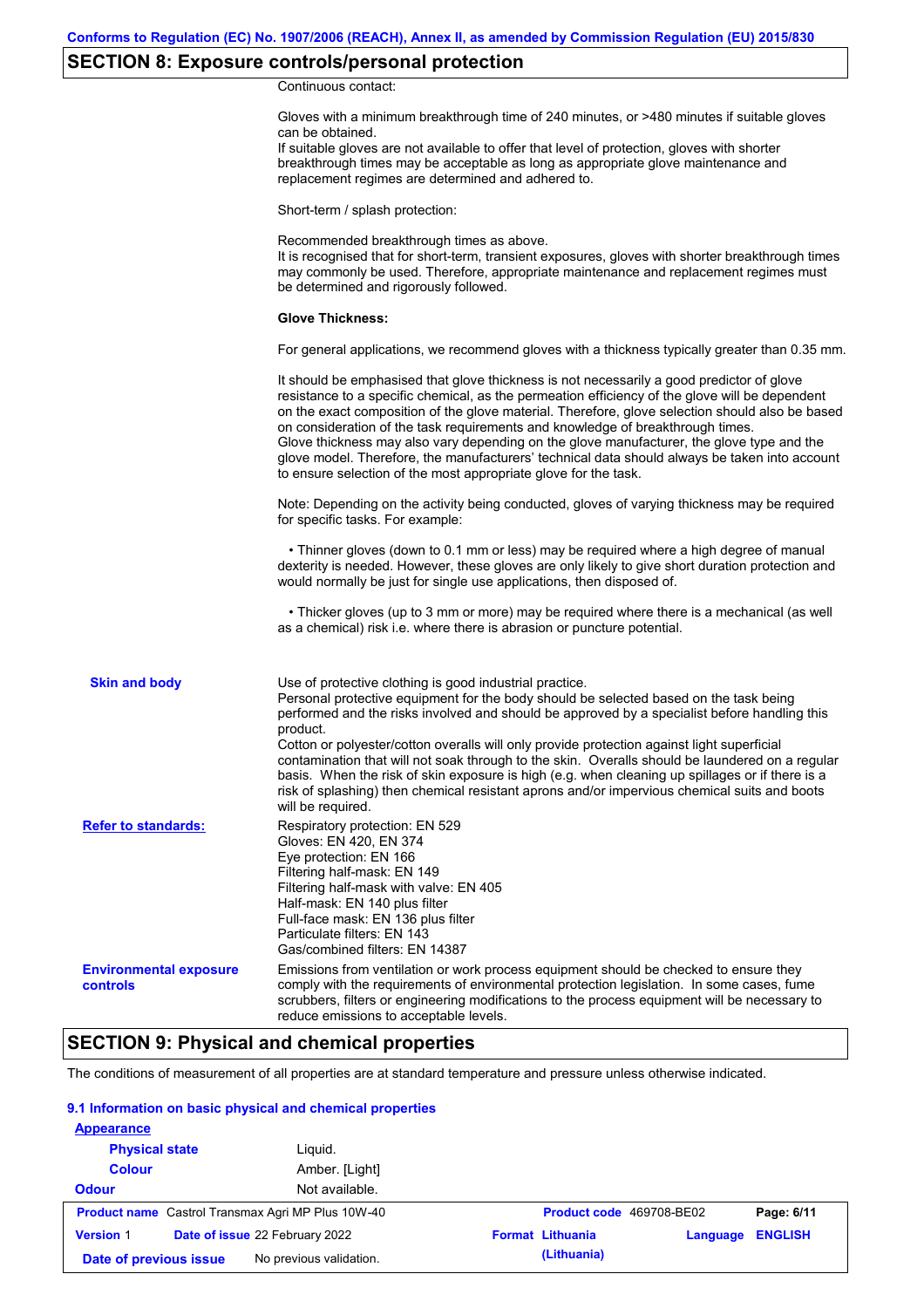# **SECTION 9: Physical and chemical properties**

| <b>Odour threshold</b>                                 | Not available.                        |
|--------------------------------------------------------|---------------------------------------|
| рH                                                     | Not applicable.                       |
| <b>Melting point/freezing point</b>                    | Not available.                        |
| Initial boiling point and boiling<br>range             | Not available.                        |
| <b>Pour point</b>                                      | -45 $^{\circ}$ C                      |
| <b>Flash point</b>                                     | Open cup: >200°C (>392°F) [Cleveland] |
| <b>Evaporation rate</b>                                | Not available.                        |
| <b>Flammability (solid, gas)</b>                       | Not available.                        |
| <b>Upper/lower flammability or</b><br>explosive limits | Not available.                        |

**Vapour pressure**

Not available.

|                                                   |                                                                                                                                       |        | Vapour Pressure at 20°C |                    |          | Vapour pressure at 50°C |               |  |
|---------------------------------------------------|---------------------------------------------------------------------------------------------------------------------------------------|--------|-------------------------|--------------------|----------|-------------------------|---------------|--|
|                                                   | Ingredient name mm Hg kPa                                                                                                             |        |                         | <b>Method</b>      | mm<br>Hg | kPa                     | <b>Method</b> |  |
|                                                   | Distillates (petroleum),<br>hydrotreated heavy<br>paraffinic                                                                          | <0.08  | < 0.011                 | <b>ASTM D 5191</b> |          |                         |               |  |
|                                                   | Distillates (petroleum),<br>hydrotreated heavy<br>paraffinic                                                                          | < 0.08 | < 0.011                 | <b>ASTM D 5191</b> |          |                         |               |  |
|                                                   | Distillates (petroleum),<br>solvent-dewaxed<br>heavy paraffinic                                                                       | < 0.08 | < 0.011                 | <b>ASTM D 5191</b> |          |                         |               |  |
|                                                   | Distillates (petroleum),<br>solvent-dewaxed<br>heavy paraffinic                                                                       | < 0.08 | < 0.011                 | <b>ASTM D 5191</b> |          |                         |               |  |
|                                                   | Phosphorodithioic acid, 0<br>mixed O,O-bis<br>(2-ethylhexyl and iso-<br>Bu and iso-Pr) esters,<br>zinc salts                          |        | 0                       | EU A.4             |          |                         |               |  |
| <b>Vapour density</b>                             | Not available.                                                                                                                        |        |                         |                    |          |                         |               |  |
| <b>Relative density</b>                           | Not available.                                                                                                                        |        |                         |                    |          |                         |               |  |
| <b>Density</b>                                    | <1000 kg/m <sup>3</sup> (<1 g/cm <sup>3</sup> ) at 15 <sup>°</sup> C                                                                  |        |                         |                    |          |                         |               |  |
| <b>Solubility(ies)</b>                            | insoluble in water.                                                                                                                   |        |                         |                    |          |                         |               |  |
| <b>Partition coefficient: n-octanol/</b><br>water | Not available.                                                                                                                        |        |                         |                    |          |                         |               |  |
| <b>Auto-ignition temperature</b>                  | Not available.                                                                                                                        |        |                         |                    |          |                         |               |  |
| <b>Decomposition temperature</b>                  | Not available.                                                                                                                        |        |                         |                    |          |                         |               |  |
| <b>Viscosity</b>                                  | Kinematic: 89 mm <sup>2</sup> /s (89 cSt) at $40^{\circ}$ C<br>Kinematic: 12.8 to 13.2 mm <sup>2</sup> /s (12.8 to 13.2 cSt) at 100°C |        |                         |                    |          |                         |               |  |
| <b>Explosive properties</b>                       | Not available.                                                                                                                        |        |                         |                    |          |                         |               |  |
| <b>Oxidising properties</b>                       | Not available.                                                                                                                        |        |                         |                    |          |                         |               |  |
| <b>Particle characteristics</b>                   |                                                                                                                                       |        |                         |                    |          |                         |               |  |
| <b>Median particle size</b>                       | Not applicable.                                                                                                                       |        |                         |                    |          |                         |               |  |

# **SECTION 10: Stability and reactivity**

**9.2 Other information**

No additional information.

| <b>10.1 Reactivity</b>                                   | materials for additional information.                                                                                                                                   | No specific test data available for this product. Refer to Conditions to avoid and Incompatible |                                 |          |                |  |
|----------------------------------------------------------|-------------------------------------------------------------------------------------------------------------------------------------------------------------------------|-------------------------------------------------------------------------------------------------|---------------------------------|----------|----------------|--|
| <b>10.2 Chemical stability</b>                           | The product is stable.                                                                                                                                                  |                                                                                                 |                                 |          |                |  |
| 10.3 Possibility of<br>hazardous reactions               | Under normal conditions of storage and use, hazardous reactions will not occur.<br>Under normal conditions of storage and use, hazardous polymerisation will not occur. |                                                                                                 |                                 |          |                |  |
| <b>10.4 Conditions to avoid</b>                          | Avoid all possible sources of ignition (spark or flame).                                                                                                                |                                                                                                 |                                 |          |                |  |
| <b>Product name</b> Castrol Transmax Agri MP Plus 10W-40 |                                                                                                                                                                         |                                                                                                 | <b>Product code</b> 469708-BE02 |          | Page: 7/11     |  |
| <b>Version 1</b>                                         | <b>Date of issue 22 February 2022</b>                                                                                                                                   |                                                                                                 | <b>Format Lithuania</b>         | Language | <b>ENGLISH</b> |  |
| Date of previous issue                                   | No previous validation.                                                                                                                                                 |                                                                                                 | (Lithuania)                     |          |                |  |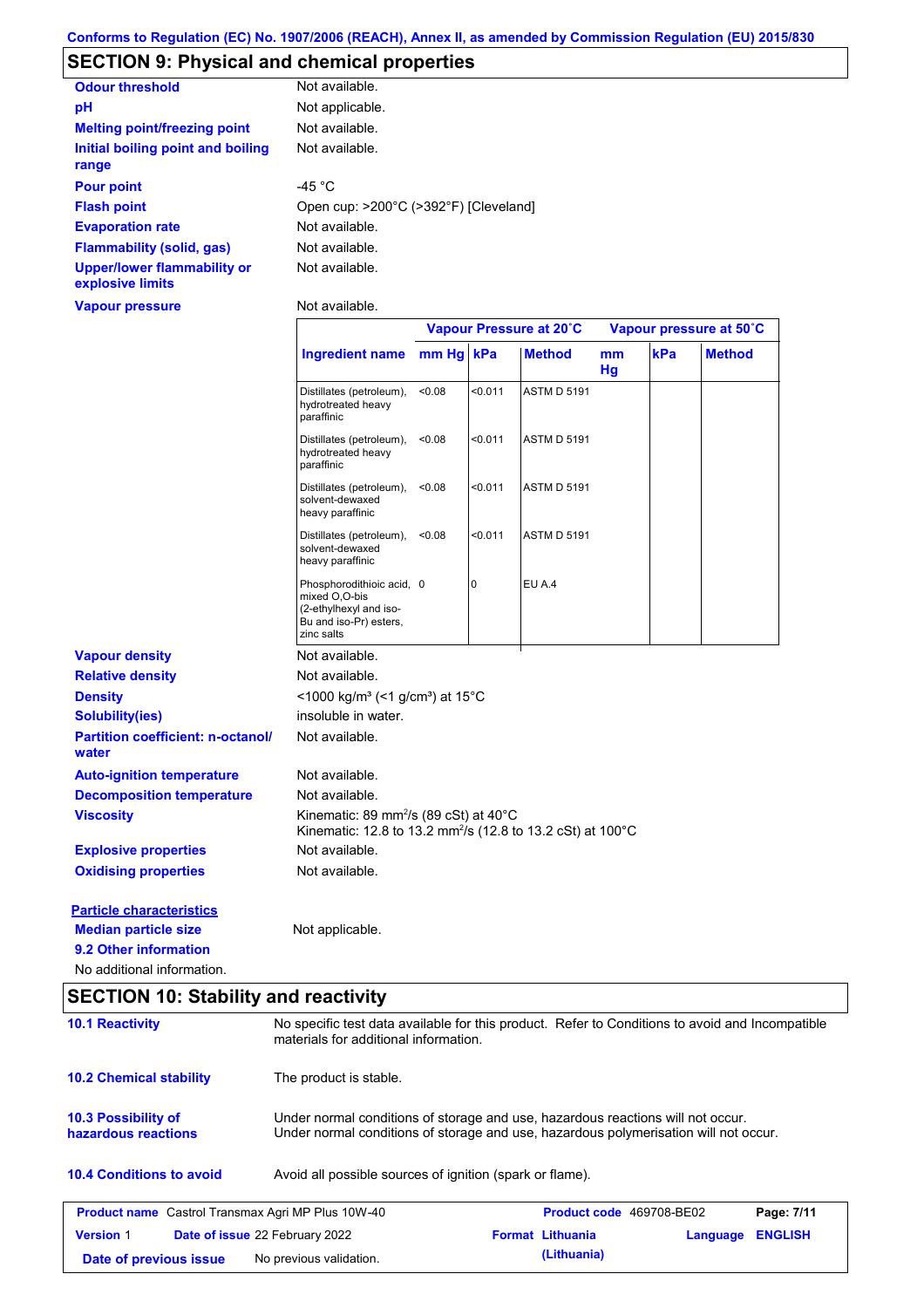|                                                    | Conforms to Regulation (EC) No. 1907/2006 (REACH), Annex II, as amended by Commission Regulation (EU) 2015/830                                                                                                                                                                                                                                                                                                  |
|----------------------------------------------------|-----------------------------------------------------------------------------------------------------------------------------------------------------------------------------------------------------------------------------------------------------------------------------------------------------------------------------------------------------------------------------------------------------------------|
| <b>SECTION 10: Stability and reactivity</b>        |                                                                                                                                                                                                                                                                                                                                                                                                                 |
|                                                    |                                                                                                                                                                                                                                                                                                                                                                                                                 |
| 10.5 Incompatible materials                        | Reactive or incompatible with the following materials: oxidising materials.                                                                                                                                                                                                                                                                                                                                     |
| <b>10.6 Hazardous</b><br>decomposition products    | Under normal conditions of storage and use, hazardous decomposition products should not be<br>produced.                                                                                                                                                                                                                                                                                                         |
| <b>SECTION 11: Toxicological information</b>       |                                                                                                                                                                                                                                                                                                                                                                                                                 |
| 11.1 Information on toxicological effects          |                                                                                                                                                                                                                                                                                                                                                                                                                 |
| <b>Acute toxicity estimates</b>                    |                                                                                                                                                                                                                                                                                                                                                                                                                 |
| Not available.                                     |                                                                                                                                                                                                                                                                                                                                                                                                                 |
| <b>Information on likely</b><br>routes of exposure | Routes of entry anticipated: Dermal, Inhalation.                                                                                                                                                                                                                                                                                                                                                                |
| <b>Potential acute health effects</b>              |                                                                                                                                                                                                                                                                                                                                                                                                                 |
| <b>Inhalation</b>                                  | Vapour inhalation under ambient conditions is not normally a problem due to low vapour<br>pressure.                                                                                                                                                                                                                                                                                                             |
| <b>Ingestion</b>                                   | No known significant effects or critical hazards.                                                                                                                                                                                                                                                                                                                                                               |
| <b>Skin contact</b>                                | Defatting to the skin. May cause skin dryness and irritation.                                                                                                                                                                                                                                                                                                                                                   |
| <b>Eye contact</b>                                 | Not classified as an eye irritant. Based on data available for this or related materials.                                                                                                                                                                                                                                                                                                                       |
|                                                    | Symptoms related to the physical, chemical and toxicological characteristics                                                                                                                                                                                                                                                                                                                                    |
| <b>Inhalation</b>                                  | May be harmful by inhalation if exposure to vapour, mists or fumes resulting from thermal<br>decomposition products occurs.                                                                                                                                                                                                                                                                                     |
| <b>Ingestion</b>                                   | No specific data.                                                                                                                                                                                                                                                                                                                                                                                               |
| <b>Skin contact</b>                                | Adverse symptoms may include the following:<br>irritation<br>dryness<br>cracking                                                                                                                                                                                                                                                                                                                                |
| <b>Eye contact</b>                                 | No specific data.                                                                                                                                                                                                                                                                                                                                                                                               |
|                                                    | Delayed and immediate effects as well as chronic effects from short and long-term exposure                                                                                                                                                                                                                                                                                                                      |
| <b>Inhalation</b>                                  | Overexposure to the inhalation of airborne droplets or aerosols may cause irritation of the<br>respiratory tract.                                                                                                                                                                                                                                                                                               |
| <b>Ingestion</b>                                   | Ingestion of large quantities may cause nausea and diarrhoea.                                                                                                                                                                                                                                                                                                                                                   |
| <b>Skin contact</b>                                | Prolonged or repeated contact can defat the skin and lead to irritation and/or dermatitis.                                                                                                                                                                                                                                                                                                                      |
| <b>Eye contact</b>                                 | Potential risk of transient stinging or redness if accidental eye contact occurs.                                                                                                                                                                                                                                                                                                                               |
| <b>Potential chronic health effects</b>            |                                                                                                                                                                                                                                                                                                                                                                                                                 |
| <b>General</b>                                     | <b>USED ENGINE OILS</b><br>Combustion products resulting from the operation of internal combustion engines contaminate<br>engine oils during use. Used engine oil may contain hazardous components which have the<br>potential to cause skin cancer. Frequent or prolonged contact with all types and makes of used<br>engine oil must therefore be avoided and a high standard of personal hygiene maintained. |
| <b>Carcinogenicity</b>                             | No known significant effects or critical hazards.                                                                                                                                                                                                                                                                                                                                                               |
| <b>Mutagenicity</b>                                | No known significant effects or critical hazards.                                                                                                                                                                                                                                                                                                                                                               |
| <b>Developmental effects</b>                       | No known significant effects or critical hazards.                                                                                                                                                                                                                                                                                                                                                               |
| <b>Fertility effects</b>                           | No known significant effects or critical hazards.                                                                                                                                                                                                                                                                                                                                                               |

## **SECTION 12: Ecological information**

#### **12.1 Toxicity**

**Environmental hazards** Not classified as dangerous

### **12.2 Persistence and degradability**

Not expected to be rapidly degradable.

### **12.3 Bioaccumulative potential**

This product is not expected to bioaccumulate through food chains in the environment.

| <b>12.4 Mobility in soil</b>                                  |                                                                      |
|---------------------------------------------------------------|----------------------------------------------------------------------|
| <b>Soil/water partition</b><br>coefficient (K <sub>oc</sub> ) | Not available.                                                       |
| <b>Mobility</b>                                               | Spillages may penetrate the soil causing ground water contamination. |

| <b>Product name</b> Castrol Transmax Agri MP Plus 10W-40 |                                       | <b>Product code</b> 469708-BE02 | Page: 8/11              |                         |  |
|----------------------------------------------------------|---------------------------------------|---------------------------------|-------------------------|-------------------------|--|
| <b>Version 1</b>                                         | <b>Date of issue 22 February 2022</b> |                                 | <b>Format Lithuania</b> | <b>Language ENGLISH</b> |  |
| Date of previous issue                                   |                                       | No previous validation.         | (Lithuania)             |                         |  |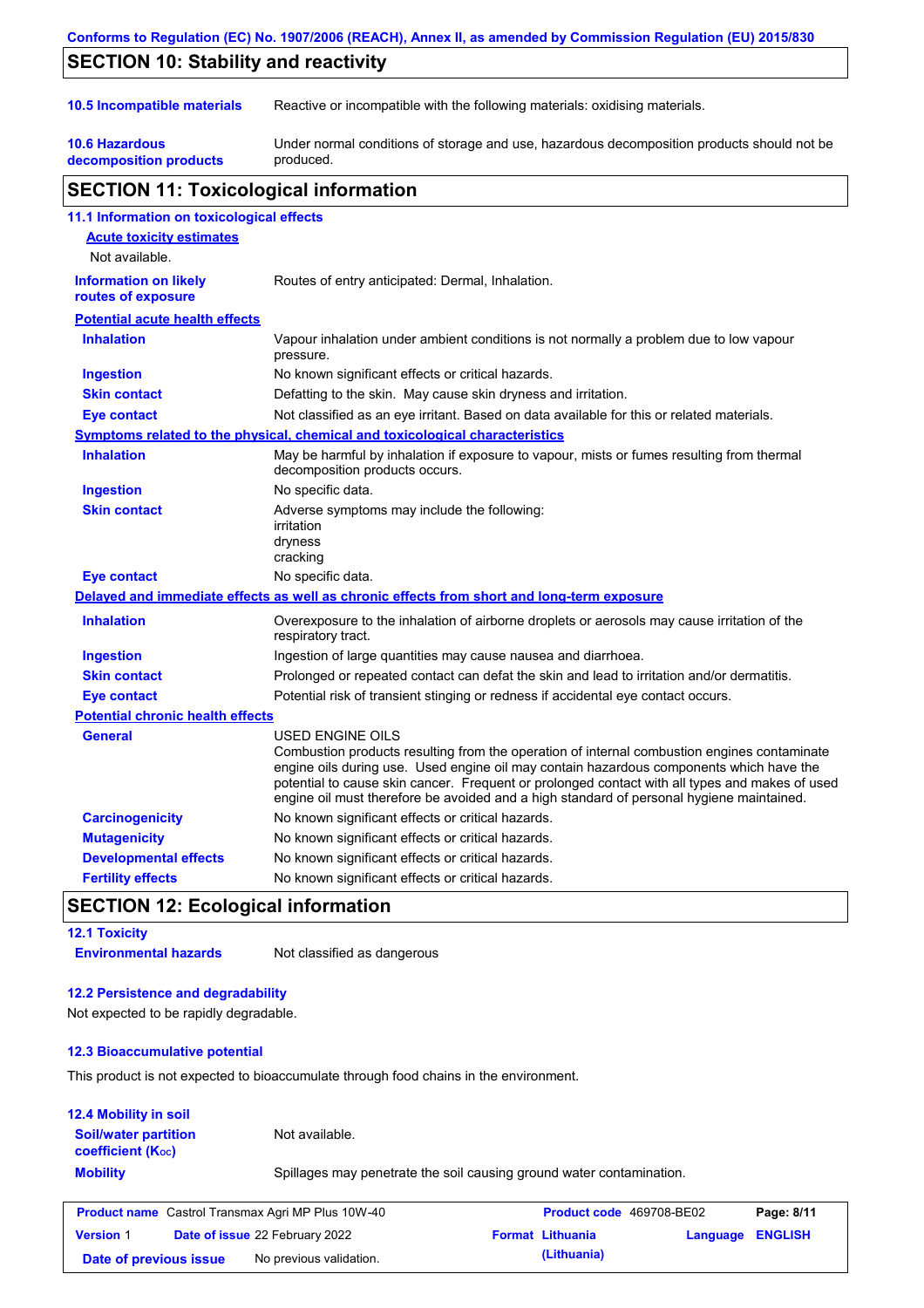## **SECTION 12: Ecological information**

#### **12.5 Results of PBT and vPvB assessment**

Product does not meet the criteria for PBT or vPvB according to Regulation (EC) No. 1907/2006, Annex XIII.

#### **12.6 Other adverse effects**

**Other ecological information**

Spills may form a film on water surfaces causing physical damage to organisms. Oxygen transfer could also be impaired.

## **SECTION 13: Disposal considerations**

| <b>13.1 Waste treatment methods</b> |                                                                                                                                                                      |
|-------------------------------------|----------------------------------------------------------------------------------------------------------------------------------------------------------------------|
| <b>Product</b>                      |                                                                                                                                                                      |
| <b>Methods of disposal</b>          | Where possible, arrange for product to be recycled. Dispose of via an authorised person/<br>licensed waste disposal contractor in accordance with local regulations. |
| <b>Hazardous waste</b>              | Yes.                                                                                                                                                                 |
| European waste catalogue (EWC)      |                                                                                                                                                                      |
| <b>Waste code</b>                   | <b>Waste designation</b>                                                                                                                                             |

13 02 05\* **mineral-based non-chlorinated engine, gear and lubricating oils** 

13 01 10<sup>\*</sup> https://wineral based non-chlorinated hydraulic oils

However, deviation from the intended use and/or the presence of any potential contaminants may require an alternative waste disposal code to be assigned by the end user.

#### **Packaging**

**Methods of disposal** Where possible, arrange for product to be recycled. Dispose of via an authorised person/ licensed waste disposal contractor in accordance with local regulations.

**Special precautions** This material and its container must be disposed of in a safe way. Care should be taken when handling emptied containers that have not been cleaned or rinsed out. Empty containers or liners may retain some product residues. Empty containers represent a fire hazard as they may contain flammable product residues and vapour. Never weld, solder or braze empty containers. Avoid dispersal of spilt material and runoff and contact with soil, waterways, drains and sewers. **References** Commission 2014/955/EU Directive 2008/98/EC

## **SECTION 14: Transport information**

|                                           | <b>ADR/RID</b> | <b>ADN</b>     | <b>IMDG</b>    | <b>IATA</b>    |
|-------------------------------------------|----------------|----------------|----------------|----------------|
| 14.1 UN number                            | Not regulated. | Not regulated. | Not regulated. | Not regulated. |
| 14.2 UN proper<br>shipping name           |                |                |                |                |
| <b>14.3 Transport</b><br>hazard class(es) |                |                |                |                |
| 14.4 Packing<br>group                     |                |                |                |                |
| 14.5<br><b>Environmental</b><br>hazards   | No.            | No.            | No.            | No.            |
| <b>Additional</b><br>information          |                |                |                |                |

**14.6 Special precautions for user** Not available.

**14.7 Transport in bulk according to IMO instruments**

Not available.

|                        | <b>Product name</b> Castrol Transmax Agri MP Plus 10W-40 | <b>Product co</b>       |
|------------------------|----------------------------------------------------------|-------------------------|
| <b>Version 1</b>       | <b>Date of issue 22 February 2022</b>                    | <b>Format Lithuania</b> |
| Date of previous issue | No previous validation.                                  | (Lithuania)             |

| Castrol Transmax Agri MP Plus 10W-40 |                                       |  | <b>Product code</b> 469708-BE02 | Page: 9/11              |  |
|--------------------------------------|---------------------------------------|--|---------------------------------|-------------------------|--|
|                                      | <b>Date of issue 22 February 2022</b> |  | <b>Format Lithuania</b>         | <b>Language ENGLISH</b> |  |
| pus issue                            | No previous validation.               |  | (Lithuania)                     |                         |  |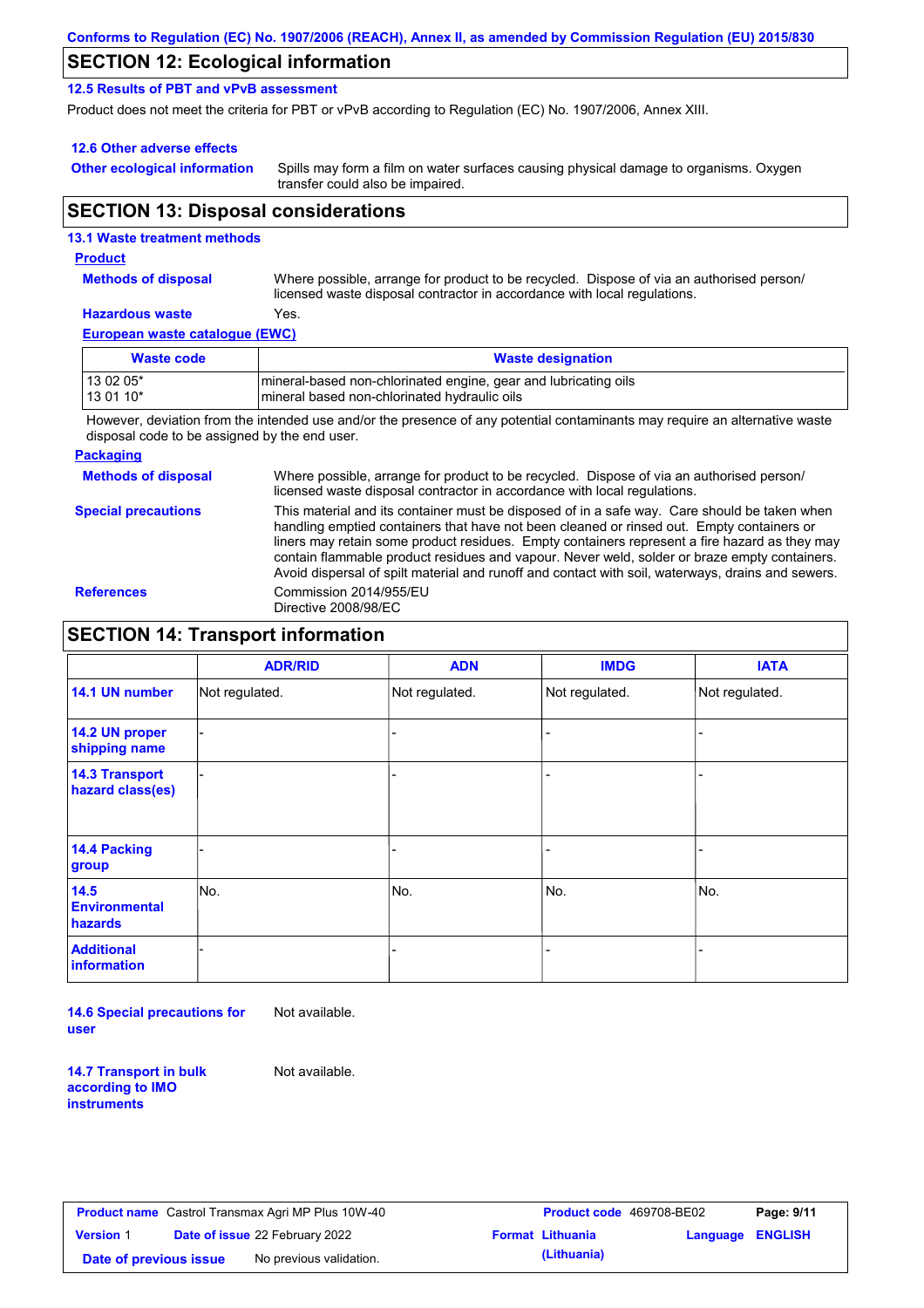# **SECTION 15: Regulatory information**

|                                                                 | 15.1 Safety, health and environmental regulations/legislation specific for the substance or mixture                                                                                       |
|-----------------------------------------------------------------|-------------------------------------------------------------------------------------------------------------------------------------------------------------------------------------------|
| EU Regulation (EC) No. 1907/2006 (REACH)                        |                                                                                                                                                                                           |
| <b>Annex XIV - List of substances subject to authorisation</b>  |                                                                                                                                                                                           |
| <b>Annex XIV</b>                                                |                                                                                                                                                                                           |
| None of the components are listed.                              |                                                                                                                                                                                           |
| <b>Substances of very high concern</b>                          |                                                                                                                                                                                           |
| None of the components are listed.                              |                                                                                                                                                                                           |
| EU Regulation (EC) No. 1907/2006 (REACH)                        |                                                                                                                                                                                           |
| <b>Annex XVII - Restrictions</b>                                | Not applicable.                                                                                                                                                                           |
| on the manufacture,<br>placing on the market                    |                                                                                                                                                                                           |
| and use of certain                                              |                                                                                                                                                                                           |
| dangerous substances,                                           |                                                                                                                                                                                           |
| mixtures and articles                                           |                                                                                                                                                                                           |
| <b>Other regulations</b>                                        |                                                                                                                                                                                           |
| <b>REACH Status</b>                                             | The company, as identified in Section 1, sells this product in the EU in compliance with the<br>current requirements of REACH.                                                            |
| <b>United States inventory</b><br>(TSCA 8b)                     | All components are active or exempted.                                                                                                                                                    |
| <b>Australia inventory (AIIC)</b>                               | All components are listed or exempted.                                                                                                                                                    |
| <b>Canada inventory</b>                                         | All components are listed or exempted.                                                                                                                                                    |
| <b>China inventory (IECSC)</b>                                  | All components are listed or exempted.                                                                                                                                                    |
| <b>Japan inventory (CSCL)</b>                                   | All components are listed or exempted.                                                                                                                                                    |
| <b>Korea inventory (KECI)</b>                                   | All components are listed or exempted.                                                                                                                                                    |
| <b>Philippines inventory</b><br>(PICCS)                         | All components are listed or exempted.                                                                                                                                                    |
| <b>Taiwan Chemical</b><br><b>Substances Inventory</b><br>(TCSI) | All components are listed or exempted.                                                                                                                                                    |
| Ozone depleting substances (1005/2009/EU)                       |                                                                                                                                                                                           |
| Not listed.                                                     |                                                                                                                                                                                           |
| Prior Informed Consent (PIC) (649/2012/EU)<br>Not listed.       |                                                                                                                                                                                           |
| <b>Persistent Organic Pollutants</b><br>Not listed.             |                                                                                                                                                                                           |
| <b>EU - Water framework directive - Priority substances</b>     |                                                                                                                                                                                           |
| None of the components are listed.                              |                                                                                                                                                                                           |
| <b>Seveso Directive</b>                                         |                                                                                                                                                                                           |
| This product is not controlled under the Seveso Directive.      |                                                                                                                                                                                           |
|                                                                 |                                                                                                                                                                                           |
| <b>15.2 Chemical safety</b><br>assessment                       | A Chemical Safety Assessment has been carried out for one or more of the substances within<br>this mixture. A Chemical Safety Assessment has not been carried out for the mixture itself. |

# **SECTION 16: Other information**

| <b>Abbreviations and acronyms</b> | ADN = European Provisions concerning the International Carriage of Dangerous Goods by    |
|-----------------------------------|------------------------------------------------------------------------------------------|
|                                   | Inland Waterway                                                                          |
|                                   | ADR = The European Agreement concerning the International Carriage of Dangerous Goods by |
|                                   | Road                                                                                     |
|                                   | $ATE = Acute Toxicity Estimate$                                                          |
|                                   | <b>BCF</b> = Bioconcentration Factor                                                     |
|                                   | CAS = Chemical Abstracts Service                                                         |
|                                   | CLP = Classification, Labelling and Packaging Regulation [Regulation (EC) No. 1272/2008] |
|                                   | CSA = Chemical Safety Assessment                                                         |
|                                   | CSR = Chemical Safety Report                                                             |
|                                   | <b>DMEL = Derived Minimal Effect Level</b>                                               |
|                                   | DNEL = Derived No Effect Level                                                           |
|                                   | EINECS = European Inventory of Existing Commercial chemical Substances                   |
|                                   | ES = Exposure Scenario                                                                   |
|                                   |                                                                                          |

| <b>Product name</b> Castrol Transmax Agri MP Plus 10W-40 |  |                                       | <b>Product code</b> 469708-BE02 | Page: 10/11             |                         |  |
|----------------------------------------------------------|--|---------------------------------------|---------------------------------|-------------------------|-------------------------|--|
| <b>Version 1</b>                                         |  | <b>Date of issue 22 February 2022</b> |                                 | <b>Format Lithuania</b> | <b>Language ENGLISH</b> |  |
| Date of previous issue                                   |  | No previous validation.               |                                 | (Lithuania)             |                         |  |